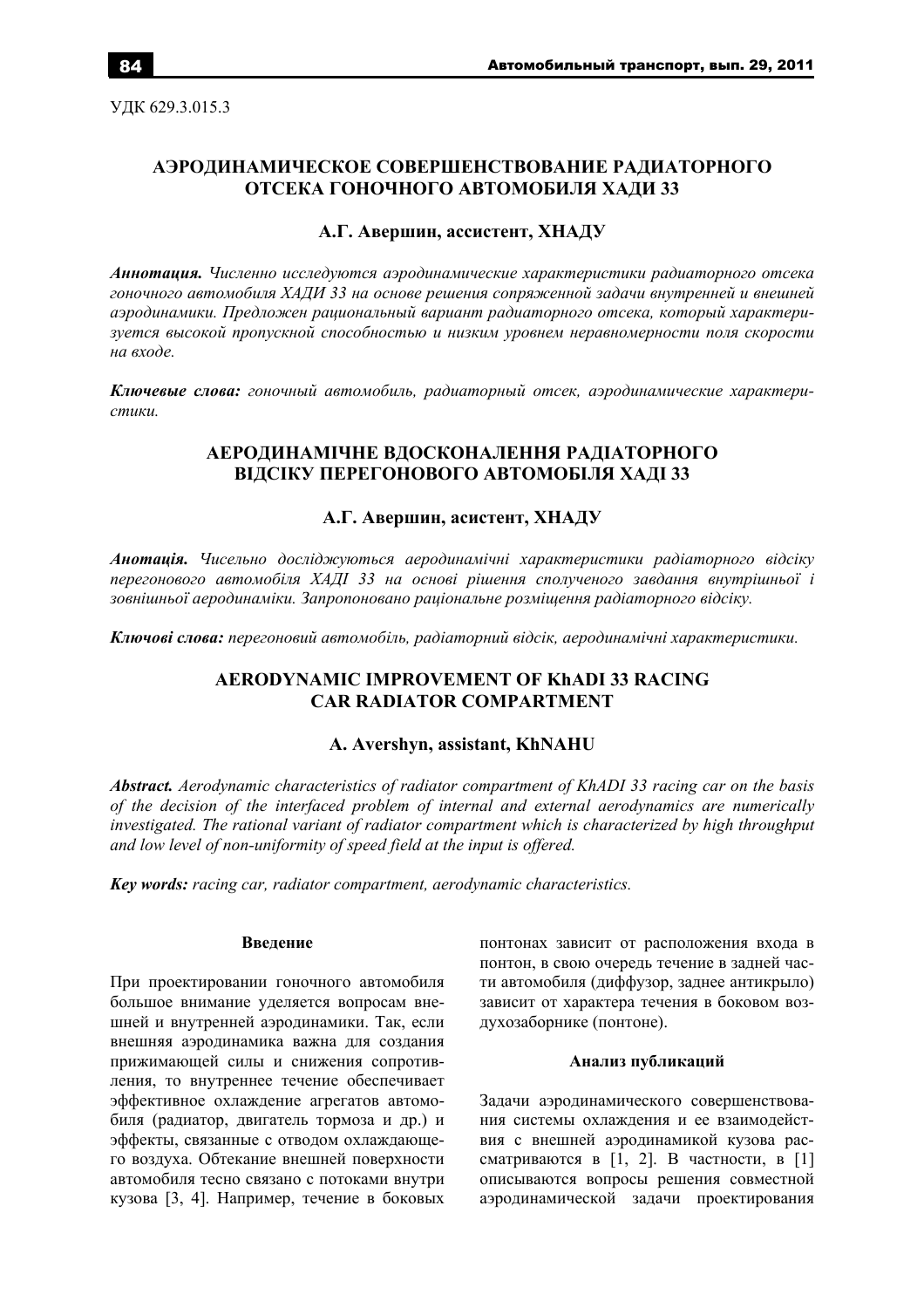внешней формы гоночного автомобиля OPEL ECO-Speedster, и особое внимание уделяется выбору места расположения воздухозаборника радиатора. Работа [2] представляет решение проблемы аэродинамического совершенствования системы охлаждения автомобиля в целом. Настоящая работа посвящена аэродинамическому совершенствованию радиаторного отсека гоночного автомобиля ХАДИ 33.

### Пель и постановка залачи

В качестве модели выбран гоночный автомобиль ХАДИ 33 класса Е-8. Его основные геометрические размеры: длина  $l = 3950$ мм, высота кокпита  $h = 860$  мм, ширина  $w = 1300$  мм. Кузов автомобиля снабжен воздухозаборниками с поперечным сечением входа  $0.052$  м<sup>2</sup>. Кузов обладает обтекаемым днищем, образующим диффузорный канал совместно с горизонтальной поверхностью дорожного полотна [6, 7].

При разработке новых решений по натурному образцу автомобиля создана твердотельная модель кузова с колесами, антикрыльями и головой пилота рис.1. Твердотельная модель погружена в расчетную область с размерами  $L \times H \times W = 10l \times 5l \times 5l$  рис. 1.



Рис. 1. Схема расчетной области обтекания гоночного автомобиля

Расчетная область построена по принципу аэродинамической трубы рис. 1. Вне расчетной области предполагалось невозмущенное течение. Для создания сетки в расчетной области при построении полной модели автомобиля использовались следующие упрощения: колеса считались неподвижными; не учитывались элементы трубчатой подвески колес; рассчитывались аэродинамические 85

характеристики обтекания симметричной половины гоночного автомобиля.

Численное моделирование стационарного обтекания выполнено с помощью программного комплекса  $MTFS^{\circledast}$ . Расчетная область описывалась гексаэдральной сеткой мощностью около 8 млн. узлов со сгущениями вблизи твердых поверхностей для описания пограничного слоя. Интегрирование полных осредненных уравнений Навье-Стокса осуществлялось разностной схемой 3-го порядка точности на основе *TVD* аппроксимации при замыкании  $k - \varepsilon$  моделью турбулентности в формулировке Лаундера. Для описания вязких эффектов в пограничном слое использовались пристенные функции, при этом минимальное значение переменной погранслоя соответствует  $Y^+ = 4, 5[5]$ .

Атмосферная среда описывалась моделью совершенного газа. В численных экспериментах использовались следующие начальные и граничные условия: скорость набегающего потока воздуха была направлена вдоль продольной оси автомобиля, составляла  $V_{\infty} = 180 \text{ km/s}$  и совпадала со скоростью дорожного полотна;  $P_{\infty}$  - стандартное атмосферное давление.

Для решения сопряженной задачи внешней и внутренней аэродинамики в расчетную область задачи о внешнем обтекании (которая описана выше) добавлена подобласть внутреннего канала бокового понтона совместно с радиатором.

Технические характеристики радиатора: тип  $-1111-1301010$ . габариты  $-420\times310\times60$  мм. вес 28,5 Н. В подобласти радиатора использована модель пористой среды, подчиняюшейся обобшенному закону Ларси

$$
\frac{\partial p}{\partial x_i} = \frac{\mu}{K_{perm}} U_i + K_{loss} \frac{\rho}{2} |U| U_i,
$$

где и - коэффициент динамической вязкости; K<sub>nerm</sub> - коэффициент проницаемости;  $K_{loss}$  – эмпирический коэффициент потерь кинетической энергии.

Потери механической энергии моделировались по направлению вдоль оси х рис. 2. Все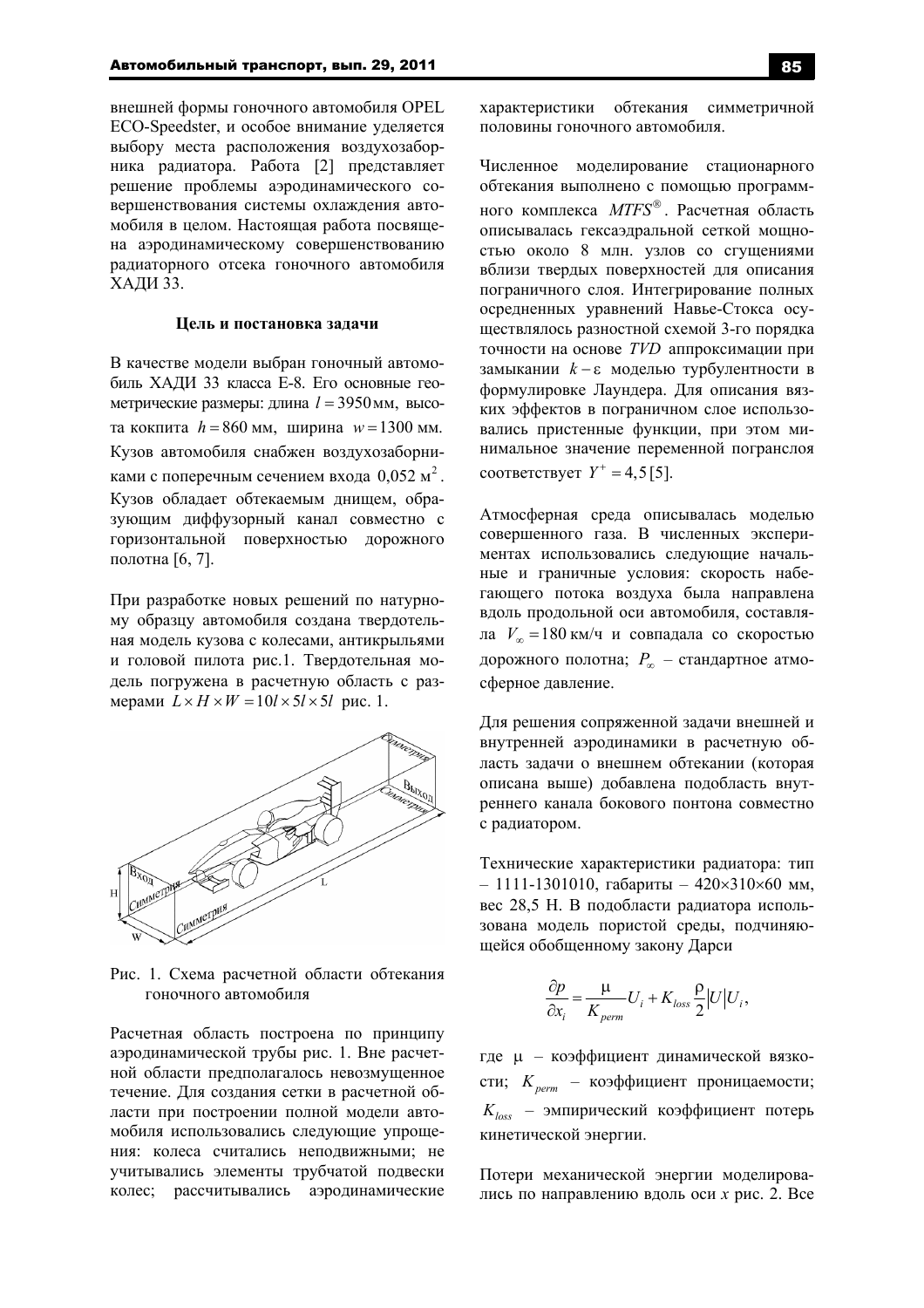потери энергии во внутренней подобласти при обтекании двигателя и агрегатов приведены к потерям на радиаторе.



Рис. 2. Схема модельной внутренней задачи

Коэффициент потерь  $K_{loss} = 20$  подбирался из условия перепада давлений  $\Delta P = 0.5$  [8] по серии расчетов модельной внутренней задачи течения через радиатор. Корреляция перепала статического лавления и коэффициента потерь механической энергии дана на рис. 3.



Рис. 3. Зависимость перепада давления от коэффициента потерь от перепада давления:  $\leftrightarrow -\varphi = 30$ ;  $\rightarrow -\varphi = 45$ ;  $\equiv -\varphi$  $\varphi = 60$ ;  $\rightarrow -\varphi = 90$ ;  $\Delta P = (P_{in} - P_{out})/P_{in}$ 

### Сопоставление результатов численного молелирования

Численное моделирование внешнего и внутреннего обтекания гоночного автомобиля ХАДИ 33 (рис. 4) выявило преимущества и недостатки по сравнению с гоночным автомобилем ХАЛИ 31 [6, 7].

| Таблица 1 Аэродинамические характеристики |  |
|-------------------------------------------|--|
|                                           |  |

| Модель                    | ХАДИ 31    | ХАДИ 33    |
|---------------------------|------------|------------|
| $C_{X}$                   | 0,984799   | 0,83696    |
| Ċv                        | $-0.62136$ | $-0,86398$ |
| Расход м <sup>3</sup> /с, | 0,990358   | 0,789286   |

Из табл. 1 видно, что для автомобиля ХАДИ 33 удалось снизить аэродинамическое сопротивление и одновременно увеличить прижимающую силу. Однако недостатком данной конструкции является малый расход воздуха через радиатор.

В результате анализа течения через радиаторный отсек гоночного автомобиля ХАДИ 33 удалось выявить основные причины, оказывающие негативное воздействие на внутреннюю аэродинамику радиаторного отсека. Такими причинами явились: обшая конфузорность канала (отношение площади входа к площади выхода  $A_{\text{\tiny BX}}/A_{\text{\tiny BMX}} = 4/3$ ), а так же резкое раскрытие диффузора во входной части канала (перед радиатором), обусловленное конструктивными особенностями компоновки гоночного автомобиля.

На рис. 5 представлены эпюры скоростей в радиаторном отсеке. Эпюры показывают застойную зону в нижней части радиаторного отсека, что негативно отражается на конвективном теплообмене в радиаторном отсеке и снижает отвод теплота от радиатора, приводит к перегреву и тепловым деформациям отдельных частей радиатора.

Для совершенствования аэродинамических и теплообменных характеристик радиаторного отсека были предложены следующие направления: увеличение площади выходных отверстий с учетом их расположения, рациональный поиск положения входного отверстия (воздухозаборника) радиаторного отсека.

## Совершенствование выходных отверстий отсека радиатора

На первом этапе было проведено исследование по увеличению площади выходных отверстий с учетом их расположения с целью увеличения расхода воздуха.

Совершенствование выходных отверстий отсека радиатора проходило в следующих направлениях: I - базовая модель с верхним выходным отверстием рис. 1 (а), II - базовая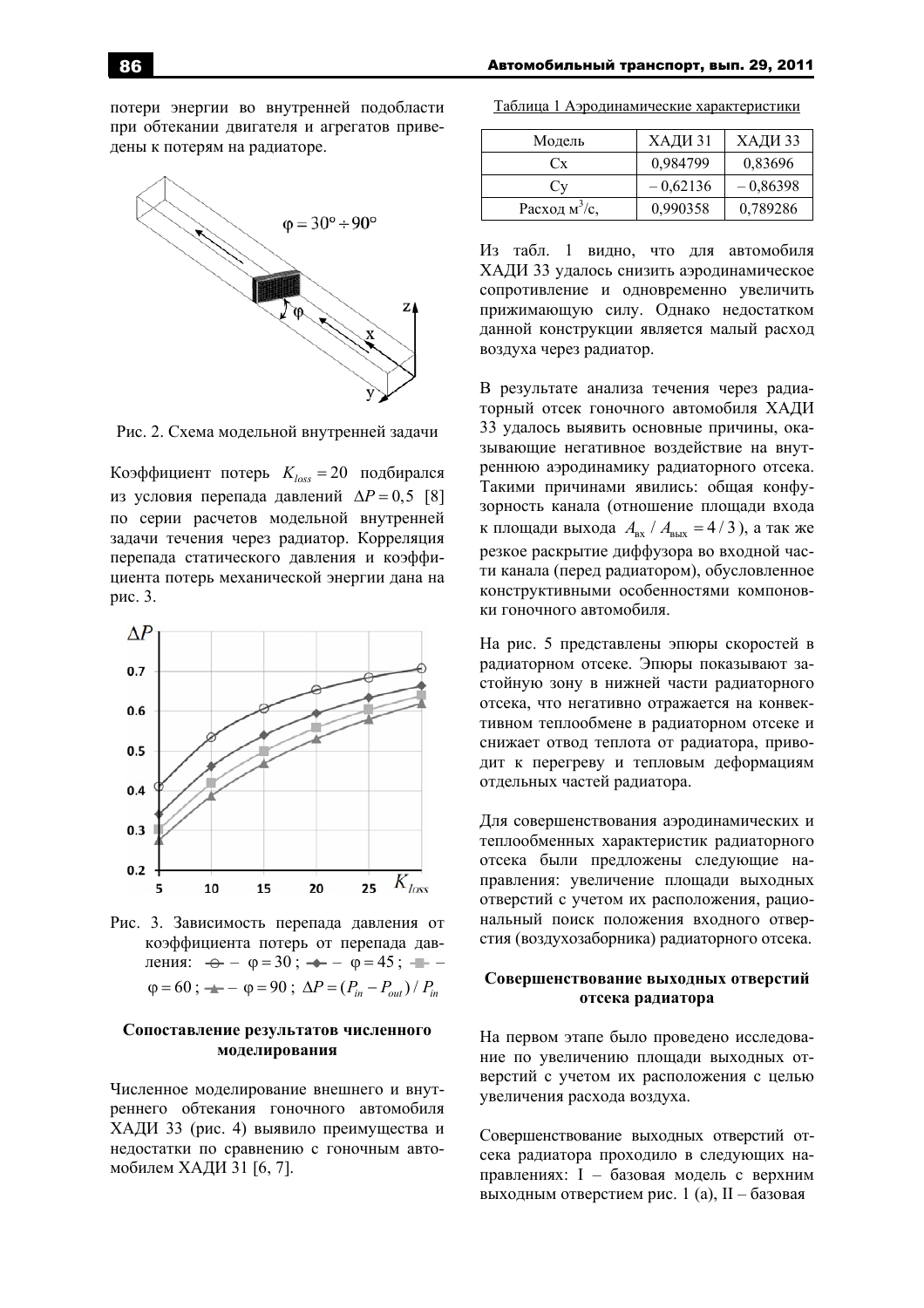

Рис. 4. Варианты модификаций выходных отверстий и контрольных сечений радиаторного отсека



Рис. 5. Эпюры скоростей в контрольных сечениях радиаторного отсека: • - вариант I; ▲ - вариант II; ■ - вариант III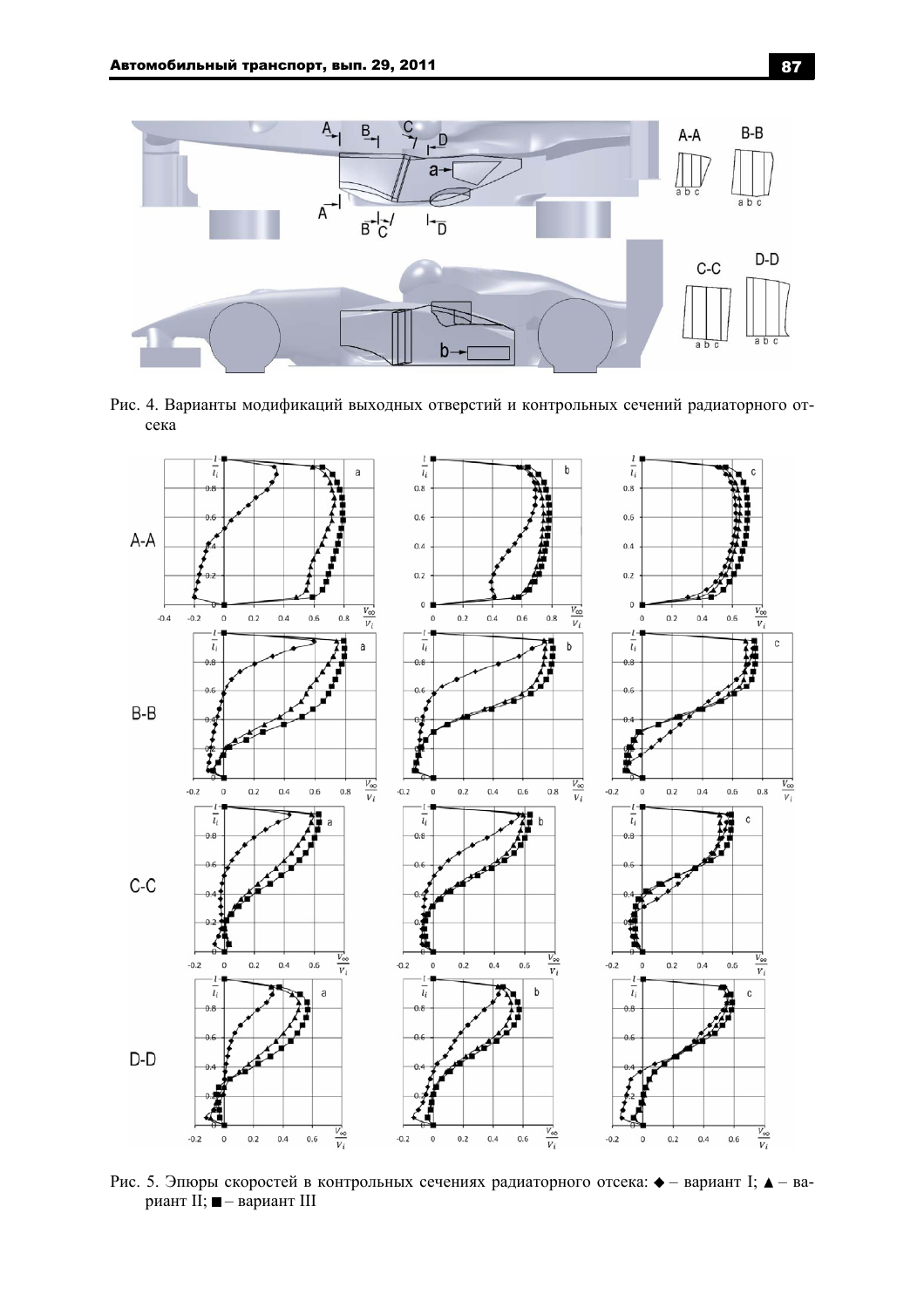модель с боковым выходным отверстием рис. 1 (b), III – базовая модель с верхним и боковым отверстием рис.  $4$  (a, b), Результаты численного исслелования вариантов радиаторного отсека представлены на (рис. 5, 6) и табл. 2.

Таблица 2 Результаты численного моделирования выходных отверстий отсека радиатора

| Модификации             |          |          |  |
|-------------------------|----------|----------|--|
| 4x                      |          | $-774.8$ |  |
|                         | $-758,5$ |          |  |
| $\Lambda$ nonuniformity | 3,43     |          |  |



Рис. 6. Зависимость расхода воздуха от отношения площадей входных и выходных отверстий:  $\bullet$  – вариант I;  $\blacktriangle$  – вариант II;  $\blacksquare$  – вариант III

 $3 \text{mech} \ K_{\text{nonuniformity}} = \frac{(V_{\text{max}} - V_{\text{min}})}{V}$ cp  $V_{\text{max}} - V_{\text{r}}$ *K V* −  $=\frac{(v_{max} - v_{min})}{V}$  – коэффициент неравномерности обдува радиатора;  $V_{cp} = Q/A$  – среднерасходная скорость по сечению полной площади А поперечного сечения канала;  $Q$  – объемный расход воздуха;  $V_{\text{max}}$  – избыточная скорость, вычисляемая для областей с общей площадью  $A_1$ , где нормальная составляющая скорости больше  $V_{cp}$ ;  $A_2 = A - A_1$ ;  $V_{max}$  − дефектная скорость, вычисляемая для областей с общей площадью  $A_2$ , где  $V_n \leq V_{cp}$  (в сечении «С–С» на рис.  $5)$ 

$$
V_{\text{max}} = \int_{A_1} V V_n dA / \int_{A_1} V_n dA,
$$
  

$$
V_{\text{min}} = \int_{A_2} V V_n dA / \int_{A_2} V_n dA.
$$

# **Выбор модификации с наилучшей расходной характеристикой**

По результатам провеленных численных исследований было определено, что наибольшим расходом, при минимальном коэффициенте неравномерности расходной составляющей скорости  $K_{\text{nonuniformity}}$  в сечении радиатора обладает модификация I. На это указывают интегральные характеристики расхода (рис. 6), и анализ наполненности эпюр скоростей на поверхности радиатора (рис. 5 C–C), а так же в других контрольных сечениях.

# Совершенствование входного сечения **воздухозаборника**

Второй этап исследований заключается в поиске наилучшего расположения входного сечения воздухозаборника в рамках ограничений по компоновке и интерференции элементов внешней компоновки. Для этого за основу был взят вариант модификации радиаторного отсека III. Для данной модификации была проведена серия расчетов с различным расположением входного сечения в воздухозаборник по высоте (рис. 7).



Рис. 7. Зависимость расхода воздуха через радиатор от расположения входного сечения по высоте воздухозаборника

Таблица 3 Результаты численного моделирования входного сечения воздухозаборника

| $h_i$ /       | 0,83 | 0,88 |     |  |
|---------------|------|------|-----|--|
| nonuniformity | 3,04 | 3.23 | .26 |  |

Результаты расчетов (рис.7) указывают на то, что с точки зрения расхода наилучшее значение дает положение воздухозаборника при  $h_i$  /  $h = 0,88$ , однако при этом  $K$ <sub>nonuniformity</sub> табл. 3 принимает наименьшее значение при  $h_i / h = 0.83$ .